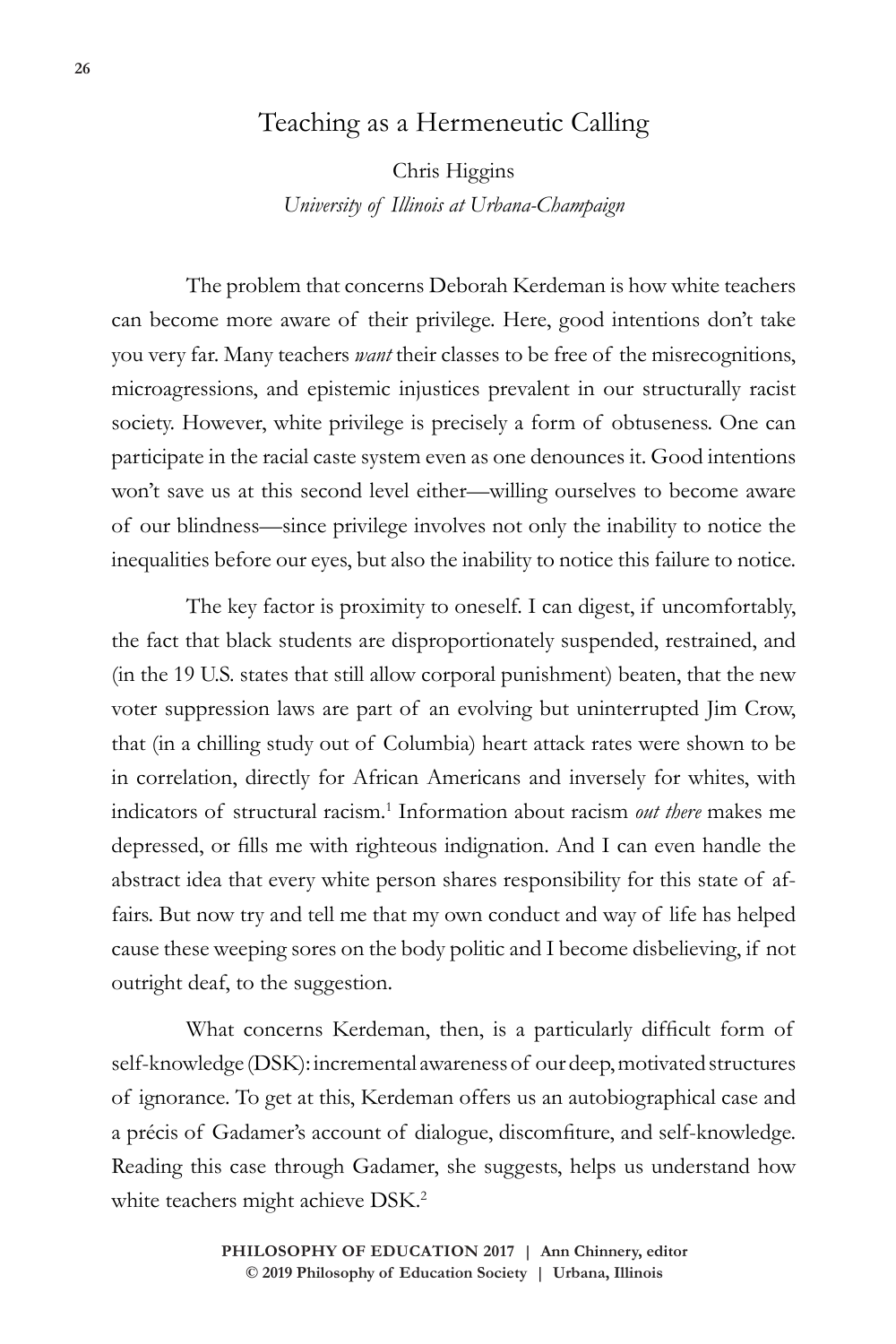At the heart of Kerdeman's account is her personal narrative, which we can divide into three parts:

- 1. The Backstory: Kerdeman taught for years under the impression that her own classes were progressive spaces where all students met as equals. During these years, she was attending the meetings of the Philosophy of Education Society (PES) and was well aware that some of her colleagues—Audrey Thompson, Barbara Applebaum, Cris Mayo, Kathy Hytten, Ron Glass, and others—were doing good work showing how even well-intentioned teachers can reinforce racial hierarchies. But she did not think that she necessarily had to read this work and apply it to her own teaching.
- 2. The Pulled Up Short Moment: Twelve years ago, she was teaching a doctoral class that seemed to be going well even if she had sensed some tension in recent discussions. Then four students of color approached her to explain that they had been feeling silenced, misrecognized, and treated as objects of knowledge rather than as subjects and knowers in their own right. They were pointing the finger not at Kerdeman but at their classmates. However, given her teacherly responsibility for the tenor of the discussions, she still felt on the hook. "I had to do something," she writes. "I didn't know what".<sup>3</sup> This is when the students handed her, of all things, a pile of articles on anti-racist pedagogy and whiteness, papers written by these very friends and colleagues at PES.
- 3. The Aftermath: Debby began to read the articles and eat the humble pie that they represented. She sought out local colleagues working on anti-racist pedagogy. She made social justice more central to her teaching. She started to have flashes of insight into her own participation in white privilege. While candidly admitting how she continues to struggle with race, she also reports that her classes have improved, and that this growth has also made her life richer.

To interpret this case, Kerdeman turns to Gadamer. As she reminds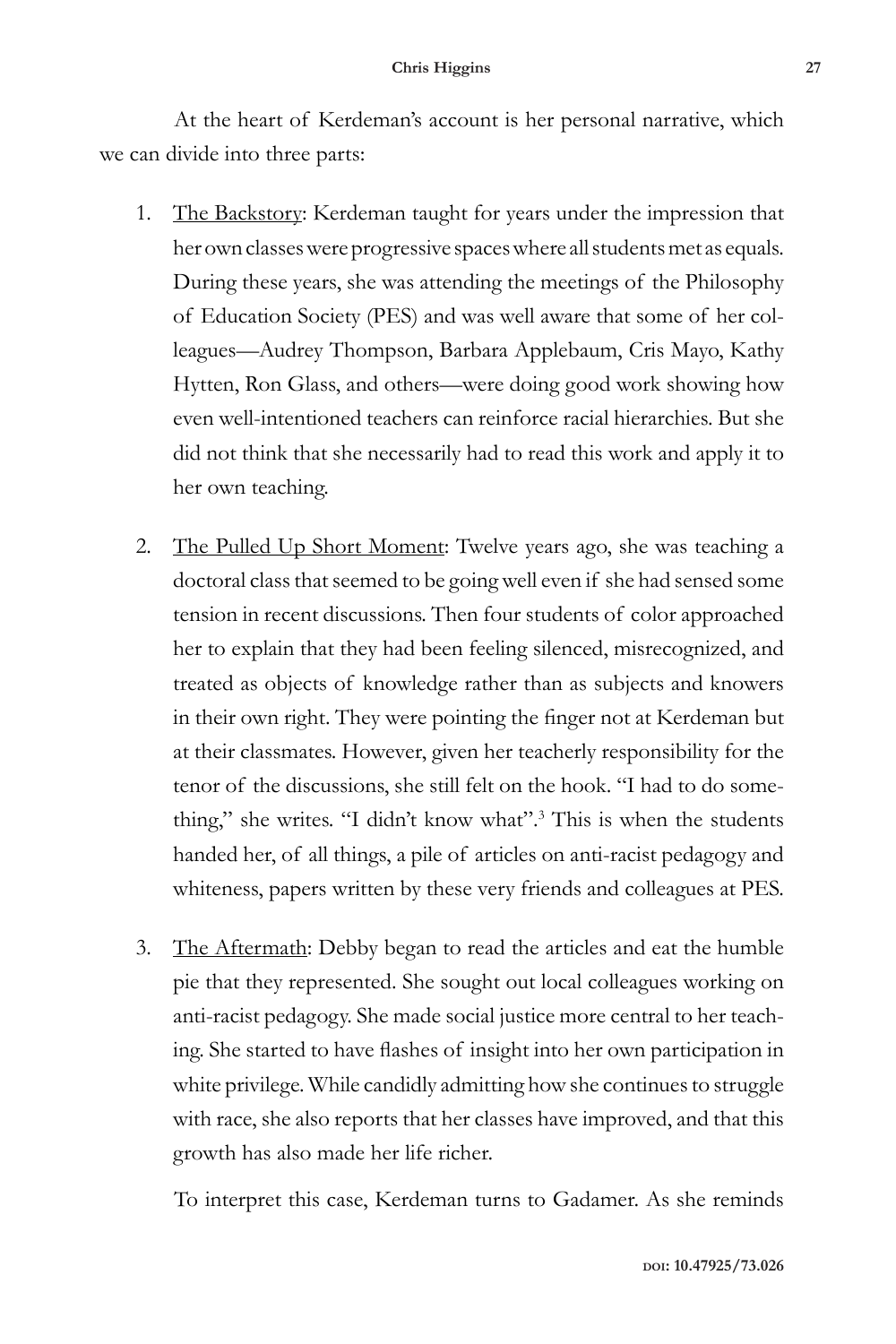us, Gadamer's account is helpfully situated between two others. One is the view that with the right method of critical reflection we could see the world as it is, undistorted by prejudice, ideology, and received ideas. The other denies that critical reflection can attain such an Archimedean point outside of history, language, culture, and power. While these two camps disagree over whether we can escape our situatedness, they share the key assumption that true understanding requires such an escape. It is just this assumption that Gadamer denies. He concurs with the second camp that all of our attempts to understand—even those aiming to disrupt prejudice—are framed by the prejudgments constitutive of our nature as cultural and historical beings. Despite the pirouettes of reflection, Gadamer writes, the majority of these prejudices will remain "behind my back."4 Gadamer denies that our situatedness precludes understanding for two reasons. First, prejudgments are not simply blinders. They have a productive power, opening up some aspects of the world even as they close off others. Second, we can learn to notice dimensions of inner and outer worlds that our prejudgments have foreclosed. For Gadamer, though, this is not accomplished by stepping back to polish the mirror of representation before engaging. If such progress occurs, it is only in the midst of our dialogues, through concrete and contingent fusions of horizons. We engage across differences about an object of common concern and our conversation, our loving contestation, begins to reveal, as it were, a blurriness in the object caused by the superimposition of our two angles of approach. If we persist, we may learn with our partner a new focal length. What becomes clear is something of the framing assumptions we have each brought to the dialogue, which can lead to a reframing and to being able to perceive the phenomenon more fully.

In other words, true understanding is transformative. Expanded understanding comes not through simple addition but through insight, a process that is as much unlearning as learning. There is a familiar version of this idea—picture little Piagetians more or less happily letting go of their ideas about non-conservation of volume—but the unlearning Gadamer has in mind requires a painful form of self-knowledge. As Kerdeman has explained in previous work, being pulled up short punctures our "self-inflation" and "false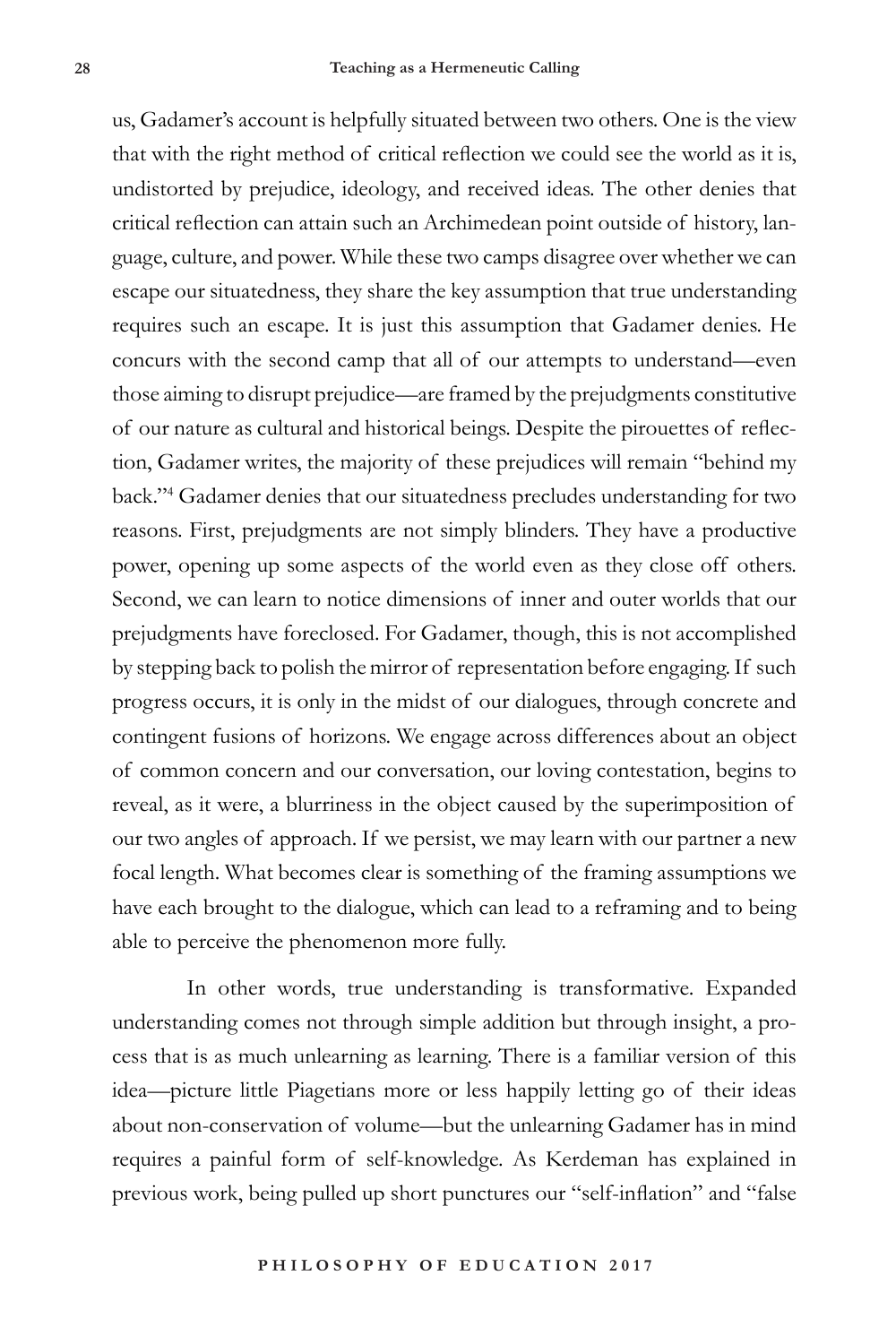pride," disrupts our illusions of "control" and "invincibility," and "discloses attitudes, qualities, and behaviours we would prefer to disown."5 To glimpse your vanities and failures—to confront the emptiness of your promises, the contingency of your projects, and the mortality of your existence—is to feel disoriented, threatened, empty, exposed.

So, being pulled up short is no fun. But the experience can also leave one feeling enriched and hopeful: freed from illusions, in touch with a fuller reality, reconnected with oneself. So where do we sign up? As Kerdeman's narrative nicely illustrates, the experience Gadamer describes cannot be prescribed. There is no technique for pulling oneself up short. You would have better luck throwing yourself a surprise party. Kerdeman's encounter with her students came unbidden. So is it just a matter, depending on your preferred vocabulary, of contingency, or grace, or moral luck? Shall we simply conclude that some of the socio-economically lucky, born into the form of moral blindness that is privilege, are also morally lucky enough to have an experience that breaks through their obtuseness? On my reading, this is not how Kerdeman sees the matter. True, she is careful to avoid turning Gadamer's description into a prescription. She is not selling us a gadget by which we can somehow hoist ourselves with our own petards. But she does seek to identify preconditions for DSK as if to suggest that, while there may be no *techne* to counteract *tyche*, if we can at least put ourselves in the right situation, we might improve our odds.<sup>6</sup>

To this end, Kerdeman identifies three preconditions of her DSK moment:

- 1. Relation. The interlocutors meet neither as strangers nor as adversaries, nor even as the direct objects of each other's interest, but as partners caught up together in trying to understand some independent object of common concern. Partnership does not imply symmetry, though, as the interlocutors differ by race and inhabit the asymmetrical roles of teacher and student.
- 2. Call. The subaltern students issue a challenge to the superaltern teacher: "you are not offering the course you think you are offering."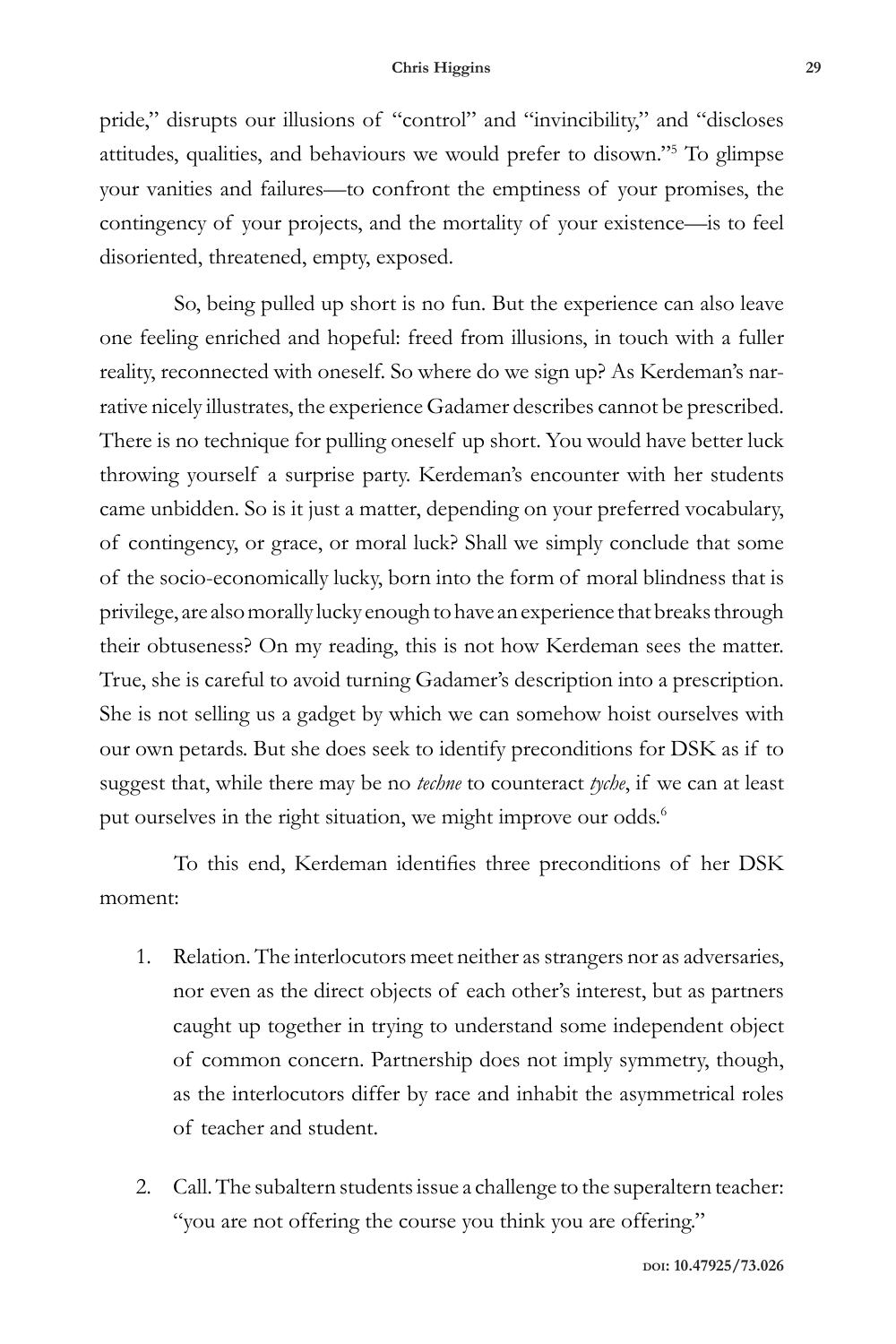3. Response. The crucial step is perceiving this challenge not as a practical problem to be solved but as an address, from a Thou. It is only after the narrator in Rilke's poem moves from observation of the archaic torso to feeling observed by it, from grasping it as an object to suddenly finding himself in its grips, that he hears its voice: "You must change your life."7

This works fairly well as a description of *what* occurred, but we also want to know *why* it occurred. After all, in many classes this partnership never develops and students don't feel able to approach their teacher with their concerns. And no doubt it often happens that the first two conditions are met but the third movement still fails to occur. The students ask to talk but the teacher puts them off, or perhaps she asks them on the spot in front of their classmates with the result that they decide against sharing their experience. Or, the meeting happens, but as soon as it becomes clear to the teacher that the students blame not her but their classmates, the teacher thanks them and says that she will be sure to be talk to any students that she *sees* being intolerant. So why was Kerdeman able to interpret the challenge as involving precisely her inability to see? She offers us an interesting answer on this score, namely that it has to do with her identity as a teacher.

In the narrative's turning point, Kerdeman first wants to be reassured that her students are not accusing her directly of these acts of racist misrecognition. Though relieved at their response, she still feels on the hook? Why?<sup>8</sup> "I was my students' teacher," Kerdeman explains. "While seeing the racial dynamic in our classroom was disorienting, this insight also appealed to the responsibility I feel as a teacher to create opportunities for my students to learn"9 But this doesn't quite answer our question, as we can easily imagine a teacher who interprets this responsibility differently, reading the student challenge as a garden-variety complaint, which may or may not lead to some tweaking of classroom management, but not as a call to self-examination. This suggests that Kerdeman's phenomenology includes a key prescriptive claim, a normative conception of teaching.

What must teaching be in order to play the role it does in Kerdeman's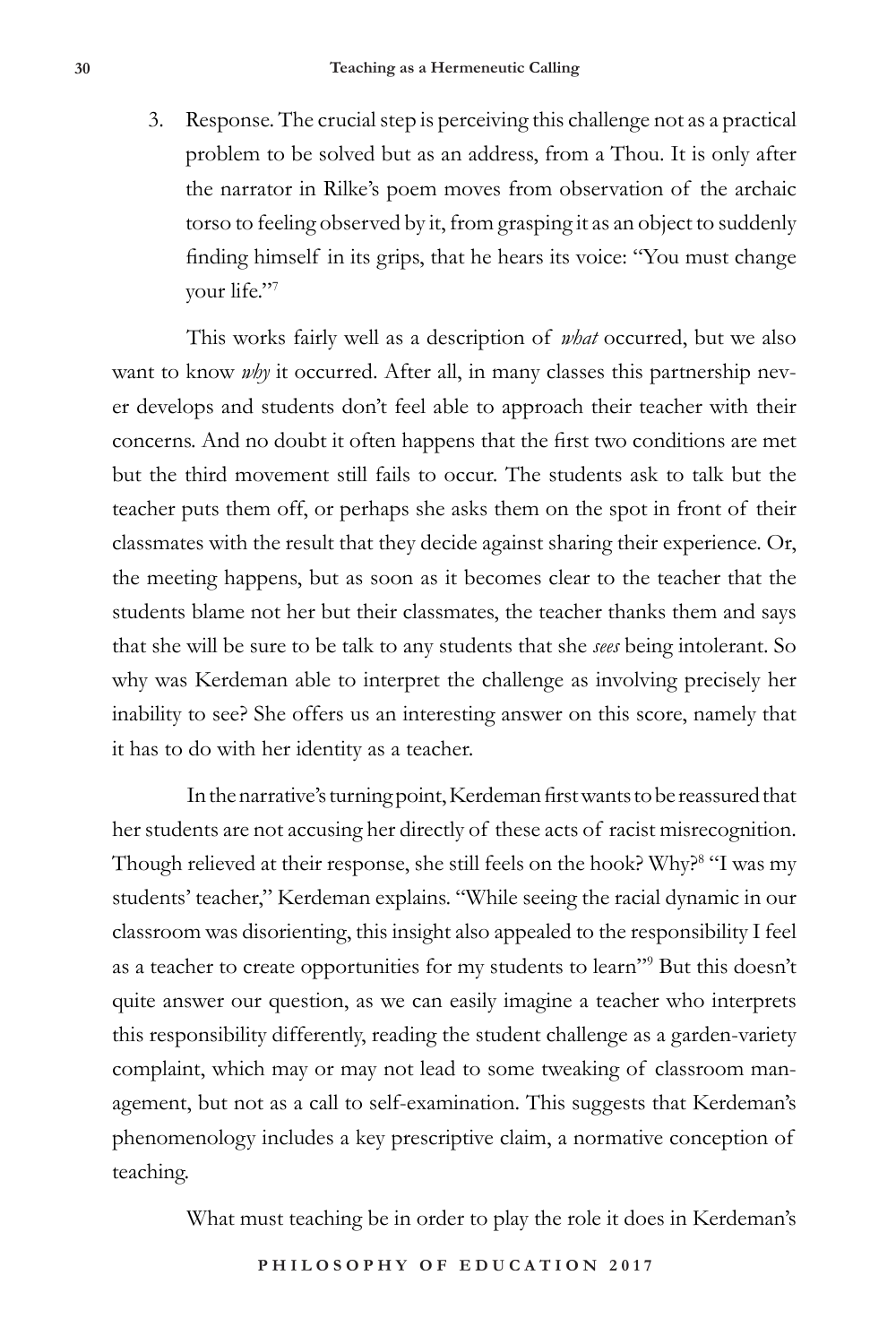argument? I believe the answer goes something like this. To be a teacher is to choose a life with tremendous risks but also great potential for personal growth. It is to make yourself accountable to your students and to the subject matter. However, to do justice to either requires productive failures. You must risk, even court, exposure of your blind spots. The teacher is committing to creating and sustaining spaces in which teacher and students alike can take such risks. Teaching then is one determinate form of the quest for self-knowledge, one where we seek out a confrontation of ourselves not through withdrawal and reflection but precisely through engagement and the search for true contact. One cannot plan to be pulled up short, but one can ensure that one's teaching concerns a genuine object of common concern. And one can practice a pedagogy that opens live questions, which create the dynamic force that makes teacher and students into genuine partners. Practices are structures of attention and regimens for honing that attention. The hermeneutically minded teacher will still, like anyone, be dependent on the contingencies of the dialogue and grace of the other. But the practice of teaching can ready us to better notice the call when it comes, and to face up to its implications.

1Alicia Lukachko, Mark L. Hatzenbuehler, and Katherine M. Keyes, "Structural Racism and Myocardial Infarction in the United States," *Social Science & Medicine* 103, (2014): 42-50.

2At one point, Kerdeman's asks: "does my experience offer lessons for how educators could help other whites recognize their investment in privilege and work for racial justice" [Kerdeman, this volume]. This misleadingly suggests that we can promote DSK through consciousness-raising teacher education, when Kerdeman's own Gadamerian account insists that DSK arises, when it does, from the address of the subaltern students to the white teacher in an actual dialogical situation.

3 Kerdeman, this volume.

4Hans-Georg Gadamer, "On the Scope and Function of Hermeneutical Reflection" (1967), in *Philosophical Hermeneutics*, ed. David E. Linge, trans. David E. Linge (Berkeley: University of California Press, 1976), 38. This phrase is emphasized in the original.